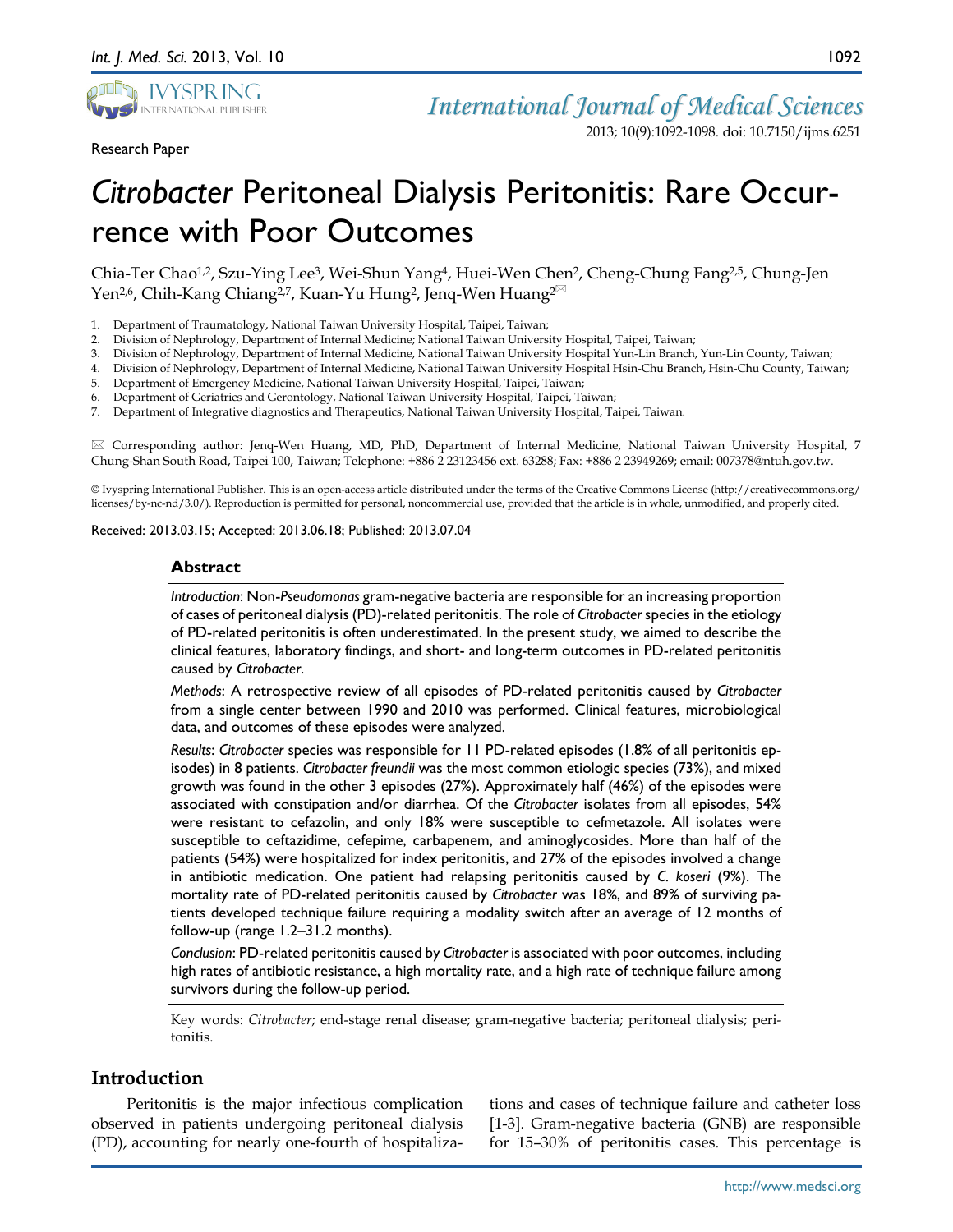gradually increasing, as the number of cases caused by gram-positive bacteria continues to decline, due to the improvement in exchange systems and the use of topical anti-staphylococcal medications [4-7]. Peritonitis episodes caused by GNB are more often associated with adverse outcomes than those caused by gram-positive bacteria [8, 9].

GNB consist primarily of members of Enterobacteriaceae and other non-fermentative GNB [4, 10]. By virtue of their ability to form biofilms, these GNB are potentially less susceptible to antibiotics effective *in vivo* [11]. Recently, the term, "SPICE," has been proposed as an acronym for a group of several GNB—including *Serratia*, *Pseudomonas*, Indol-positive organisms (such as *Proteus* and *Acinetobacter*), *Citrobacter*, and *Enterobacter—*recognized for their increased potential to induce treatment failure and cause relapsing peritonitis [12, 13]. These pathogens possess inducible chromosomally mediated beta-lactamase, which increases their probability of developing *in vivo* resistance to administered penicillin or cephalosporins [14]. Consequently, physicians should be alert to the potential presence of these organisms when prescribing appropriate antibiotics for PD-related peritonitis.

Among the SPICE pathogens, *Citrobacter* species have a low incidence of pathogenicity. Data from the ANZDATA registry show that *Citrobacter* species are responsible for only 1.7% of all non-*Pseudomonas* PD-related peritonitis episodes, which is significantly fewer than those caused by *Enterobacter* (8.8%), *Serratia* (8.2%), and other Indol-positive GNB (8.1%) [7]. Szeto and colleagues also reported that *Citrobacter* species account for only 4.8% of all Enterobacteriaceae peritonitis cases, which is fewer than those caused by *Enterobacter* (5.8%) and *Serratia* (8.6%) [9]. Previous articles describing PD-related peritonitis caused by *Citrobacter* have all been case reports, and have been limited both in patient number (fewer than 3) and in available laboratory and clinical data, such as antibiograms [15-18]. In the present study, we aimed to report our experience with PD-related peritonitis caused by *Citrobacter*, and also describe the clinical features and course, microbiological data, and shortand long-term outcomes of these cases.

## **Materials and Methods**

#### **Ethical considerations**

The ethics committee of the NTUH approved the current study (NO. 201212165RINC). The local institutional review board did not mandate patient consent, since no interventions were made and patient privacy was not breached.

#### **Study design, setting, and clinical data collection**

This was a retrospective analysis of a prospectively assembled cohort of the National Taiwan University Hospital (NTUH) PD program [19]. Only conventional Tenckhoff catheters (double-cuffed and straight) were utilized in our institute, with exit site orientated downward. Also, all the PD catheters were inserted by surgeons with laparoscopic approach, without ultrasound guidance. In our PD registry, all patients with end-stage renal disease (ESRD) initiated on PD or initially on hemodialysis but later switched to PD in our institute were identified and entered into our PD registry. Only patients under maintenance PD for more than 3 months were eligible in the current study. We identified all patients with episodes of culture-confirmed *Citrobacter* species-associated peritonitis between 1990 and 2010. Peritonitis was diagnosed according to the presence of symptomatology and cloudy effluent with leukocyte count  $>100/\mu L$ since 1985, but the diagnostic criteria were later expanded to include neutrophils >50% of effluent leukocytes to better accommodate international guidelines after 1990 [20].

We reviewed all PD patients' demographic profiles, which included age and gender; their comorbidities, such as diabetes mellitus (DM), congestive heart failure (CHF), liver cirrhosis, and history of autoimmune diseases; and the causes of their primary renal disease. The patients' regular medications, including steroids and immunosuppressants, were recorded. Antibiotics use within 1 month of the peritonitis episode was also recorded.

For each episode of PD-related peritonitis caused by *Citrobacter*, we documented the PD vintage and modality (continuous ambulatory peritoneal dialysis [CAPD] or automated peritoneal dialysis [APD]); the patient's initial symptoms; pathogens identified; and antibiograms. In addition, laboratory data were obtained. The presumed etiology of peritonitis included break in sterility during the exchange procedure, constipation and/or diarrhea associated (potentially gastrointestinal [GI] flora transmural migration) [21-23], major intra-abdominal events (diverticulitis or perforated viscus), and undetermined. Recommendations for empirical antibiotic regimen for PD peritonitis varied with time. Vancomycin/aminoglycoside were initially favored in 1980s for better coverage of resistant pathogens, but subsequently replaced by first-generation cephalosporin/aminoglycoside or third-generation cephalosporin during late 1990s for fear of vancomycin-resistance emergence and adverse effects of aminoglycoside on residual renal function [20, 24]. In our PD program, empirical antibiotics for patients with peritonitis included intraperitoneal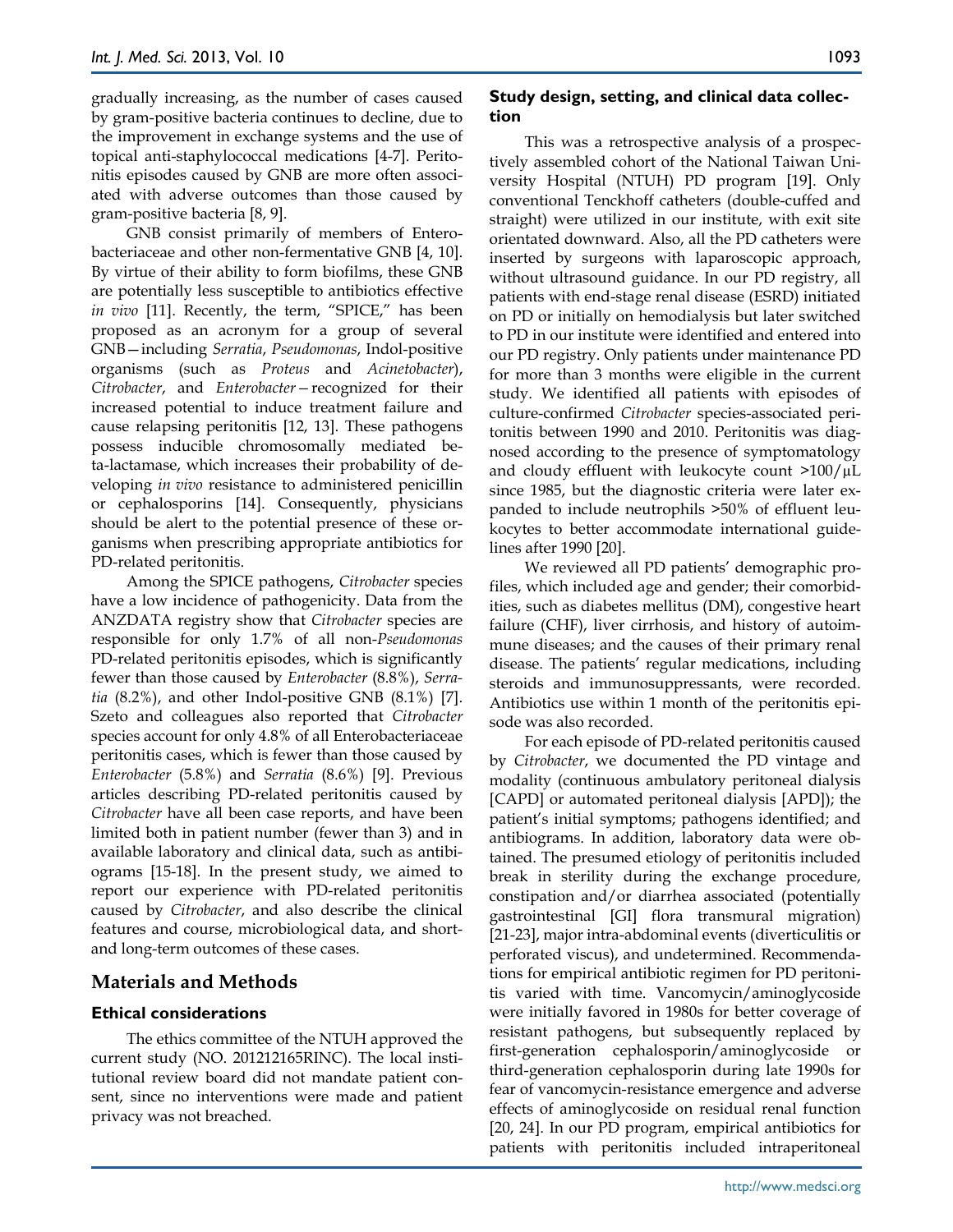cefazolin/aminoglycoside (before 1998) or cefazolin/ceftazidime (after 1998), according to International Society for Peritoneal Dialysis (ISPD) recommendations, unless otherwise indicated [12, 25, 26].

#### **Outcome variables**

The outcome measures examined included short- and long-term components. Short-term outcomes of index peritonitis consisted of primary response, antibiotic switch (secondary response), relapse peritonitis, repeat peritonitis, Tenckhoff catheter removal, temporary or permanent transfer to hemodialysis, and patient death. The primary response was defined as symptomatic improvement of the patient with effluent leukocyte count  $\langle 100 / \mu L \rangle$  within 3 days of receiving first-line antibiotic treatment. The secondary response was defined as a response to the second-line antibiotic treatment when a clear effluent was not noted following treatment with first-line antibiotics [12, 25, 26]. Repeat peritonitis was defined as peritonitis recurring after 4 weeks of the previous episode involving the same pathogen, whereas relapse peritonitis was defined as peritonitis recurring within 4 weeks after treatment of the previous episode involving the same pathogen [12, 25, 26]. Peritonitis-related death was considered if the patient's death occurred within 1 month of the peritonitis episode and was attributable to peritonitis.

In addition, we followed each patient until end of 2012. Long-term outcomes of index peritonitis included technique failure, with a modality switch to hemodialysis.

#### **Results**

## **Clinical features of PD-related peritonitis caused by Citrobacter**

During the study period, a total of 328 patients developed PD-related peritonitis over 35,211 patient-months, with an overall peritonitis incidence of 1 per 56 patient-months. Among the 627 episodes of PD-related peritonitis, 8 patients developed 11 episodes caused by *Citrobacter* species (1.8% of all episodes). One patient developed 3 separate episodes within 3 years, another developed 2 episodes within 3 years, and the remaining patients each developed 1 episode. All *Citrobacter* PD peritonitis episodes occurred when the patients were using dianeal 1.5% or 2.5% dialysate.

The demographic profiles and clinical characteristics of patients developing PD-related peritonitis caused by *Citrobacter* and other members of Enterobacteriaceae are listed in Table 1. The mean age of patients with *Citrobacter* peritonitis was 53 years, significantly younger than ones with peritonitis from other Enterobacteriaceae; 63% of the patients were male. The mean PD duration of patients with *Citrobacter* peritonitis was 36 months (range, 3–71). Most *Citrobacter* peritonitis patients had no comorbidities, except for CHF (25%). The most common etiology that resulted in the requirement for dialysis in *Citrobacter* peritonitis patients included chronic glomerulonephritis (75%), followed by DM (13%) and hypertension (13%).

**Table 1.** Baseline features of patients with *Citrobacter*  PD-associated peritonitis.

| Characteristics        | Citrobacter (n=8)  | non-Citrobacter          | P     |
|------------------------|--------------------|--------------------------|-------|
|                        |                    | Enterobacteriaceae value |       |
|                        |                    | members $(n=161)$        |       |
| Age (years)            | $53(25 - 74)$      | $60(22 - 89)$            | 0.021 |
| Men $(\%)$             | 5(63)              | 61 (38)                  | 0.259 |
| Modality (CAPD)(%)     | 4(50)              | 100(62)                  | 0.978 |
| Vintage (months)       | $36(3 - 71)$       | $37(3 - 127)$            | 0.765 |
| Comorbidities          |                    |                          |       |
| DМ                     | 1(13)              | 39 (24)                  | 0.351 |
| <b>CHF</b>             | 2(25)              | 14 (9)                   | 0.115 |
| Liver cirrhosis        | 1(13)              | 10(6)                    | 0.452 |
| Cause of primary renal |                    |                          | 0.102 |
| diseases               |                    |                          |       |
| <b>DM</b>              | 1(13)              | 31 (19)                  |       |
| CGN                    | 6(75)              | 74 (46)                  |       |
| Hypertension           | 1(13)              | 31(19)                   |       |
| <b>PCKD</b>            | 0(0)               | 8(5)                     |       |
| Unknown                | 0(0)               | 917(11)                  |       |
| Laboratory data        |                    |                          |       |
| Hemoglobin $(g/dL)$    | $10.0(5.7 - 13.1)$ | $10.0(6.2 - 14.9)$       | 0.074 |
| Albumin $(mg/dL)$      | $3.9(3.2 - 4.6)$   | $3.8(2.6 - 4.9)$         | 0.696 |
| Creatinine (mg/dL)     | $10.7(5.0 - 13.7)$ | $10.0 (4.6 - 17.9)$      | 0.582 |
| Total cholesterol      | 233 (161 - 299)    | $200.3(90 - 329)$        | 0.518 |
| (mg/dL)                |                    |                          |       |

Continuous variables are expressed in mean (ranges), while categorical variables are expressed in number (percentage). Abbreviations: APD, ambulatory peritoneal dialysis; CAPD, continuous ambulatory peritoneal dialysis; CGN, chronic glomerulonephritis; CHF, congestive heart failure; DM, diabetes mellitus; PCKD, polycystic kidney disease.

None of the patients had undergone intra-abdominal surgery or endoscopy before the development of index peritonitis. In addition, none of the patients had taken antibiotics in the month prior to developing index peritonitis, and none of the patients had been prescribed any steroid or immunosuppressant medications. The presenting symptoms of PD-related peritonitis caused by *Citrobacter* were abdominal pain (100%), followed by fever (27%), nausea/vomiting (18%), and diarrhea (9%). All patients exhibited a turbid dialysate. The mean effluent leukocyte counts were 9200/µL (range,  $500-46,500/\mu L$ ), with 92% neutrophils. The initial blood leukocyte levels were 9744/µL (range,  $4430-17,560/\mu L$ , with 85% neutrophils. The most common species from the effluent was *Citrobacter freundii* (73%), followed by *C. koseri* (27%); the cultures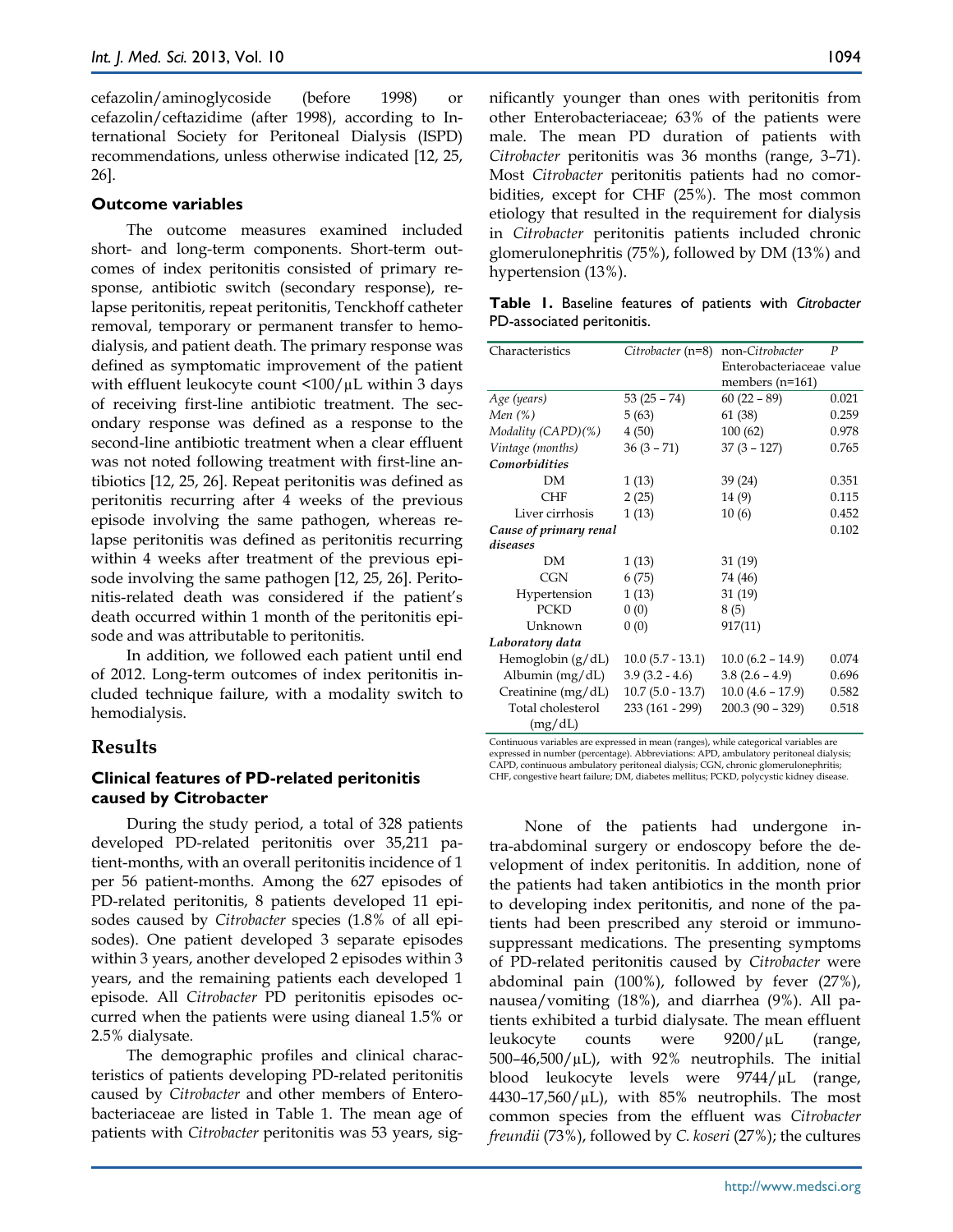from 3 episodes (27%) showed polymicrobial growth (all included *C. freundii*). Viridans Streptococci, *Enterobacter aerogenes*, and *Klebsiella oxytoca* were each responsible for 1 episode of polymicrobial growth. None of the patients had concomitant bacteremia or exit-site infections.

The most common cause of PD-related peritonitis caused by *Citrobacter* was constipation and/or diarrhea associated (46%), followed by break in exchange sterility (9%). Structural GI lesions were not identified in most of the patients, after upper/lower GI endoscopic examinations. No definite source could be identified in the other episodes of PD-related peritonitis caused by *Citrobacter* (46%).

The antibiotic susceptibilities of the *Citrobacter* species are shown in Table 2. Approximately 64% of *Citrobacter* species were resistant to ampicillin, followed by cefazolin (55%) and ampicillin/sulbactam (46%). The rate of resistance to cefmetazole was 27%, with another 27% showing intermediate resistance to cefmetazole. None of the *Citrobacter* isolates showed resistance to cefotaxime, ceftazidime, cefepime, carbapenem, aminoglycosides, piperacillin/tazobactam, or fluoroquinolones. With regard to the first-line antibiotic treatment, intraperitoneal cefazolin/ ceftazidime was initially used in 7 episodes (64%) and intraperitoneal cefazolin/aminoglycosides was used in 3 episodes (27%; all before 1998). One patient (9%) was initially treated with intravenous vancomycin/ciprofloxacin for treatment of infection by potential nosocomial pathogens. After culture results and antibiograms available, we discontinued the antibiotic to which the pathogens were resistant or the antibiotic that was of later generation (ceftazidime) if cefazolin/ceftazidime were both effective.

A total of 6 patients (54%) required hospitalization, with a mean hospital duration of 9 days (range,

6–14 days). Table 3 lists the clinical outcomes of patients with PD-related peritonitis caused by *Citrobacter*. A primary response was achieved in 6 episodes (54%), and after switching antibiotics, a secondary response was noted in another 2 episodes (18%). The average time to antibiotic switch was 6 days (range, 3–7 days). Those responding to antibiotics were maintained on susceptible antibiotics for an average of 14 days (range, 11–21 days). Two patients (18%) with PD-related peritonitis caused by *Citrobacter* died within 2 weeks of diagnosis, both due to sepsis. One of them had no response to antibiotics at all, while the other had secondary response to antibiotics with decreasing dialysate turbidity and effluent leukocyte counts. The other patients continued PD throughout the disease period, although 1 patient (9%) later developed relapsing peritonitis. The patient with relapsing peritonitis subsequently still had primary response to cefazolin, but later developed technique failure with modality switch to hemodialysis 2.5 months later. The patients who recovered from PD-related peritonitis caused by *Citrobacter* had poor long-term outcomes. Approximately 89% of these patients had technique failure, with a subsequent change in dialysis modality within 1 year (Table 3). Five of the 8 patients had subsequent technique failure due to refractory peritonitis; the other 2 patients died due to sepsis, and the remaining patient dropped out due to ultrafiltration failure. Of the 5 patients with late refractory peritonitis related technique failure, two patients were caused by *E. coli*, one was caused by *Enterobacter aerogenes*, while the other two were caused by refractory *Citrobacter* peritonitis. The two patients died later were due to healthcare-associated pneumonia (culture negative) and intra-abdominal infection (E. coli bacteremia) respectively.

| Antibiotics<br>Susceptible (%) |             | Intermediate (%) |                  | Resistant (%) |             | Not tested (%)   |             |               |
|--------------------------------|-------------|------------------|------------------|---------------|-------------|------------------|-------------|---------------|
|                                | Citrobacter | Other Entero-    | Citrobacter      | Other Enter-  | Citrobacter | Other Entero-    | Citrobacter | Other Entero- |
|                                |             | bacteriaceae     |                  | obacteriaceae |             | bacteriaceae     |             | bacteriaceae  |
| Ampicillin                     | $\Omega$    | 23               | 9                | 5             | 64          | 70               | 27          | $\mathcal{P}$ |
| Ampicil-                       | 18          | 71               | 9                | 12            | 46          | 15               | 27          |               |
| lin/sulbactam                  |             |                  |                  |               |             |                  |             |               |
| Piperacil-                     | 73          | 96               | $\boldsymbol{0}$ |               | 0           | $\boldsymbol{0}$ | 27          | 3             |
| lin/tazobactam                 |             |                  |                  |               |             |                  |             |               |
| Cefazolin                      | 18          | 82               | $\mathbf{0}$     |               | 55          | 17               | 27          | $\Omega$      |
| Cefmetazole                    | 18          | 89               | 27               |               | 27          | 9                | 27          | $\Omega$      |
| Cefotaxime                     | 73          | 95               | $\mathbf{0}$     |               | 0           | 3                | 27          | $\Omega$      |
| Ceftazidime                    | 73          | 74               | $\Omega$         |               | 0           | 4                | 27          | 20            |
| Cefepime                       | 73          | 100              | $\Omega$         |               |             |                  | 27          |               |
| Imipenem                       | 73          | 98               | $\Omega$         |               |             |                  | 27          |               |
| Gentamicin                     | 73          | 87               | $\Omega$         |               |             | 13               | 27          |               |
| Amikacin                       | 73          | 85               | $\Omega$         |               |             |                  | 27          | 15            |
| Ciprofloxacin                  | 73          | 90               | 0                |               | 0           | 10               | 27          | $\theta$      |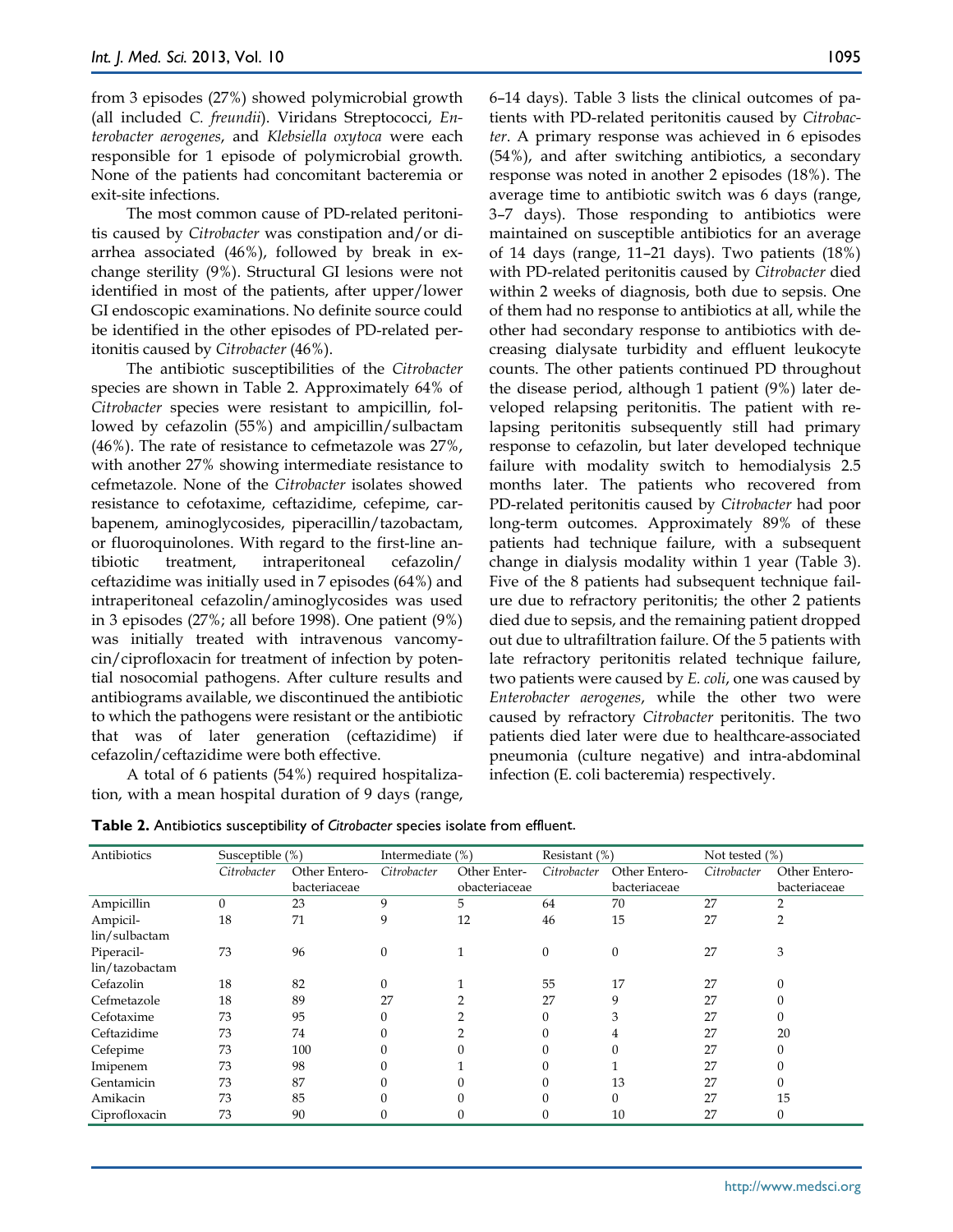**Table 3.** Clinical outcomes of *Citrobacter* PD-associated peritonitis episodes.

| Outcomes                                                   | Citrobacter (n=11) | Other Enterobacteriaceae (n=161) P value* |       |
|------------------------------------------------------------|--------------------|-------------------------------------------|-------|
| Short-term (per episode)                                   |                    |                                           |       |
| Antibiotics                                                |                    |                                           |       |
| Primary response (%)                                       | 6(55)              | 97 (60)                                   | 0.664 |
| Antibiotic switch (%) (Secondary response)                 | 2(18)              | 27(17)                                    | 0.376 |
| Time to antibiotic switch (days)                           | $6(3-7)$           | $7(3-15)$                                 | 0.006 |
| Tenckhoff catheter removal (%)                             | 0(0)               | 26(16)                                    | 0.143 |
| Relapse peritonitis (%)                                    | 1(9)               | 0(0)                                      | 0.005 |
| Repeat peritonitis (%)                                     | 0(0)               | 0(0)                                      | 1.000 |
| Mortality $(\%)$                                           | 2(18)              | 11(7)                                     | 0.015 |
| Time to mortality (days)                                   | $11(7-14)$         | $16(2-46)$                                | 0.601 |
| Long-term (per episode)                                    | $(n=9)$            | $(n=150)$                                 |       |
| Technique failure with modality switch to hemodialysis (%) | 8 (89)             | 88 (59)                                   | 0.023 |
| Time to technique failure (months)                         | $13(1 - 31)$       | $19(1 - 75)$                              | 0.04  |
| Causes of Technique failure                                |                    |                                           |       |
| Refractory peritonitis (%)                                 | 5(63)              | 75 (85)                                   |       |
| Ultrafiltration failure (%)                                | 1(13)              | 1(1)                                      |       |
| Mortality $(\%)$                                           | 2(25)              | 4(5)                                      |       |
| Renal transplantation (%)                                  | 0(0)               | 8(9)                                      |       |

Continuous variables are expressed in mean (ranges), while categorical variables are expressed in number (percentage). \* Compared with independent t-test.

## **Discussion**

In this study of cases of PD-related peritonitis caused by *Citrobacter*, *C. freundii* was the most common *Citrobacter* species identified from the effluent, and constipation and/or diarrhea associated origin was the most common source of infection. Most *Citrobacter* isolates were resistant to first- and second-generation cephalosporins, as well as to ampicillin/sulbactam. Nearly half required hospitalization, with a high mortality rate (18%). After recovery from *Citrobacter* peritonitis, patients remained at high risk of developing technique failure within the following year.

The most common etiology of ESRD in our Citrobacter peritonitis cohort was chronic glomerulonephritis, differing from the conventional belief that DM nephropathy accounts for most ESRD (Table 1). However, ESRD patients from DM nephropathy less often received PD due to concerns of glycemic control. In addition, several PD registries reported similar findings. For example, a Hong Kong PD cohort identified glomerulonephritis to be the most common ESRD cause, followed by DM [9]. Another ANZDATA report also found glomerulonephritis to be more common than DM [7]. We suggested that both GN and DM are common etiologies than other causes, but the order of GN/DM might vary among studies.

*Citrobacter* species, gram-negative bacilli belonging to the Enterobacteriaceae family, are found to colonize human or animal GI tracts [27]. The main pathogenic strains are *C. koseri* and *C. freundii*, accounting for more than 70% of human infections [27-29]. In our study, *C. freundii* was the most frequent species identified from the effluent (73%). The risk factors for *Citrobacter* infections include advanced age, hospitalization, debilitation, and presence of multiple comorbidities [28, 30]. However, our PD patients had none of these risk factors but still developed *Citrobacter* peritonitis (Table 1). GI colonization by antibiotic-resistant gram-negative bacteria, such as *Citrobacter* species, might be more common in dialysis patients than the general population [31, 32]. Among these resistant gram negative bacteria, *Citrobacter* species are reportedly the most common type [33]. Furthermore, in our PD registry, we defined GI flora transmural migration as the origin of PD peritonitis, if the clinical scenarios presented with Gram-negative or polymicrobial effluent isolates in the absence of anatomically-documented bowel lesions, and in the presence of constipation and/or diarrhea. This is compatible with the constipation/diarrhea associated PD peritonitis origin in our current study. In light of these arguments and our finding, PD patients might acquire *Citrobacter* PD peritonitis more frequently through GI microbial transmural migration (45%) than PD peritonitis of other pathogens (usually 5-10%) [21,22]. We postulated that the combination of potentially higher GI colonization rate and more frequent translocation might explain the development of *Citrobacter* PD peritonitis in these patients. The potential explanations for GI microbial transmural migration include alterations of intestinal flora, mucosal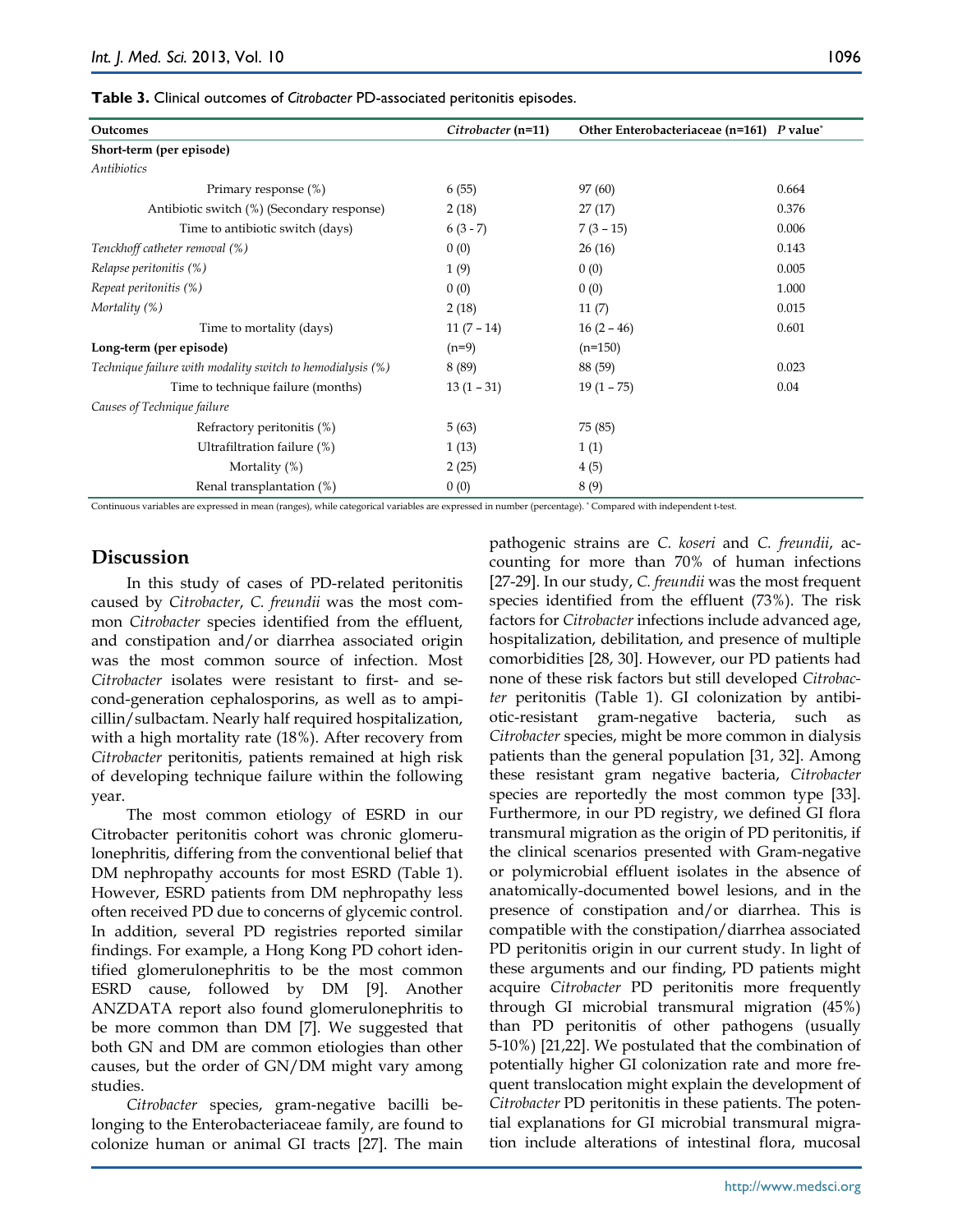barrier dysfunction, and defective immunologic defense mechanisms [34]. In PD patients, renal failure could serve as a background of relative immunodeficiency [35], and this status underlies the susceptibility of transmural microbial migration. In addition, *Citrobacter* infections are polymicrobial in as many as 13–30% of episodes [28, 29, 36, 37], whereas in PD-related peritonitis, the overall rate of polymicrobial episodes is 10–15% on average [38]. In our study, 27% of episodes of *Citrobacter* PD peritonitis were polymicrobial, potentially contributing to the poorer outcomes [38, 39].

*Citrobacter* species are less susceptible to antibiotics, with high resistance to penicillin (70–90%) and cephalosporins (first generation, 40–70%; fourth generation, 1–5%), moderate resistance to aminoglycosides (10–40%), and variable resistance to quinolones [29, 36, 37, 40, 41]. Most *Citrobacter* species are susceptible to penicillin/beta-lactamase inhibitors and carbapenems (>90%) [29, 36, 37, 40]. Prior use of broad-spectrum antibiotics (especially third-generation cephalosporins), or other antibiotics (such as vancomycin), is potentially associated with resistant strains of *Citrobacter* [37, 41]. However, none of our patients had been exposed to antibiotics prior to developing current peritonitis.

Among all multidrug-resistant Enterobacteriaceae isolates, *Citrobacter* is the most common genus identified [41, 42]. In our cases, all *Citrobacter* isolates were resistant to ampicillin and highly resistant to ampicillin/sulbactam as well (Table 2), which is in contrast to the past *Citrobacter* antibiograms. Piperacillin/tazobactam would appear to be a useful alternative, but its intraperitoneal delivery could be problematic, given its incompatibility with aminoglycosides and its potential neurotoxicity [13, 25, 43]. Antibiotic susceptibility among *Citrobacter* species also differs; for example, *C. koseri* has lower antibiotic resistance than *C. freundii* [28, 44]. We also found that *C. koseri* demonstrated higher susceptibility to ampicillin/sulbactam, cefazolin and cefmetazole than *C. freundii* in our study*.* s. In addition, ineffective empirical antibiotics are associated with higher mortality in *Citrobacter* infections [41]. The most reliable first-line antibiotics for the treatment of PD-related peritonitis caused by *Citrobacter* would be third- or fourth-generation cephalosporins, carbapenems, or fluoroquinolones, with or without aminoglycosides. Consequently, physicians should also be cautious of prescribing penicillin/beta-lactamase inhibitors in cases of PD-related peritonitis caused by *Citrobacter*.

The clinical outcomes in patients with *Citrobacter* infections are often worse than those in patients with other GNB infections; these include high mortality rates (15–55%) [30, 37, 45]. Among patients in the

present study, the mortality rate was 18%, similar to the rates in the literature but significantly higher than ones in PD-associated peritonitis caused by other pathogens (<3%) [1, 9]. These adverse outcomes could not be attributed to the slightly shorter duration of antibiotics use (11 days in 2 patients; 18%), since both patients were not hospitalized and were successfully cured by first-line antibiotics. PD-related peritonitis caused by *Citrobacter* is associated with a higher hospital admission rate (54%) and longer hospitalization duration (9 days); these 2 findings are also reported in other non-*Pseudomonas* GNB (NPGNB) peritonitis episodes [7]. However, the mortality rate is significantly higher in PD-related peritonitis caused by *Citrobacter* than in other NPGNB peritonitis episodes (18% vs. 4%) [7], suggesting that *Citrobacter* should be considered separately from the spectrum of NPGNB in terms of peritonitis. The long-term outcomes of patients with PD-related peritonitis caused by *Citrobacter* are also poor, with most patients developing technique failure within 1 year (Table 3), most often caused by infection-related complications (7 cases; 88%). Indeed, the development of *Citrobacter* peritonitis in PD patients serves almost as a warning sign for infection-related technique failure within the following year. These patients should be closely monitored after their recovery from the episode of *Citrobacter* PD peritonitis.

# **Conclusion**

To our knowledge, this study is the first consecutive series of episodes of PD-related peritonitis caused by *Citrobacter* to date, with focused descriptions of their clinical features. Constipation/diarrheas associated origin (potentially GI flora transmural migration) was the most common route of *Citrobacter* peritoneal infection. Patients with PD-related peritonitis caused by *Citrobacter* had high rates of hospitalization and mortality, with high technique failure rates within the upcoming year due to refractory peritonitis.

# **Acknowledgement**

We are grateful to the staffs of the Center of Peritoneal Dialysis in National Taiwan University Hospital (NTUH) for their contributions, the staffs of the Second core lab of the department of Medical Research of NTUH for their technical support, and the financial support from NTUH (project NO.102- N2249).

# **Conflict of Interest**

The authors have no relevant financial or non-financial competing interests to declare in relation to this paper.